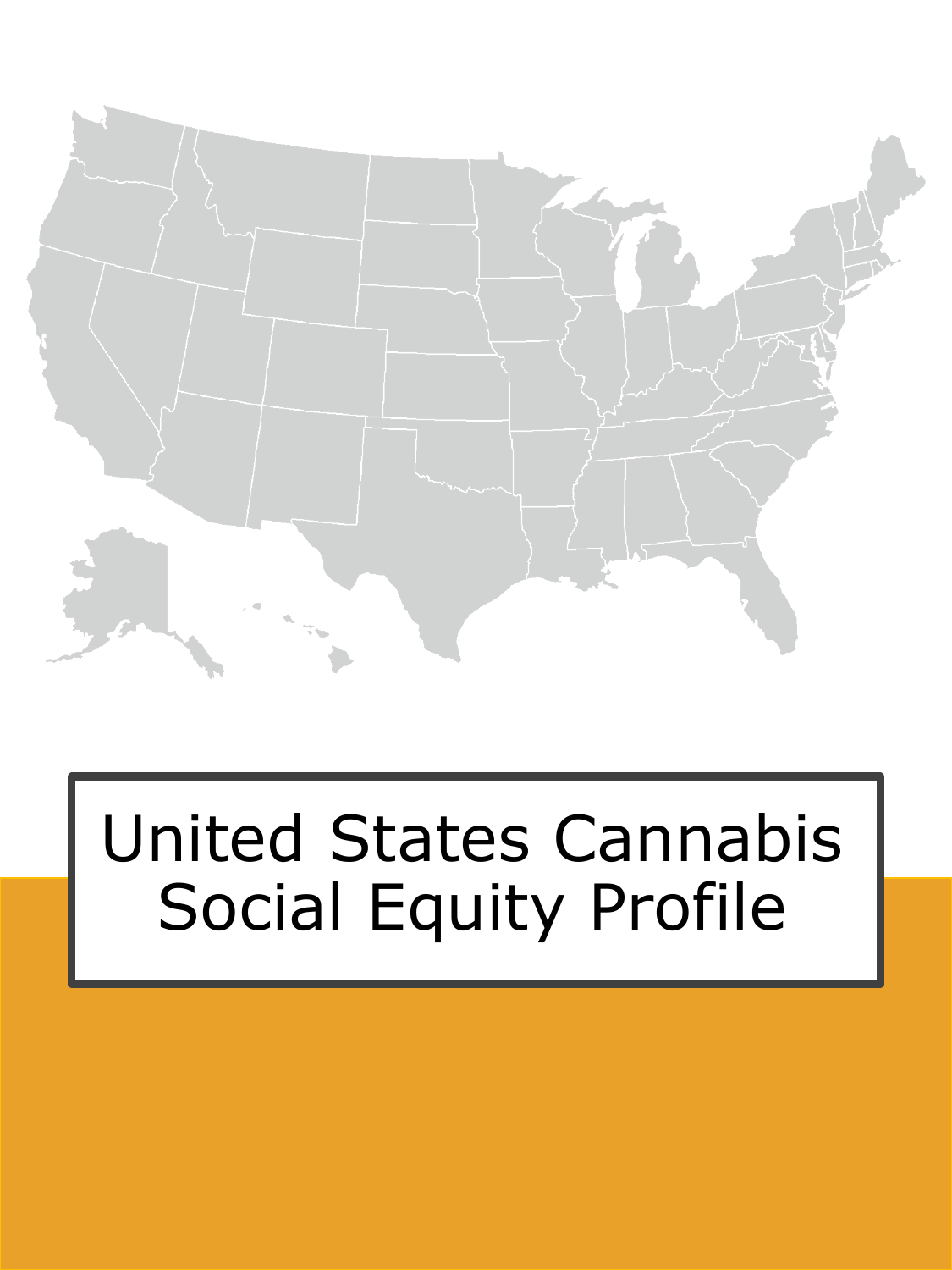### **Snapshot of the United States: Cannabis Social Equity Programs**

#### **State-wide Cannabis Social Equity Programs in** the United States

(December 2021)



States that have state-wide cannabis related social equity programs

Please note: CA has broken down their equity program to a county level, but offer grants to counties and cities for individual programs

#### What is Social Equity related to Cannabis?

The War on Drugs unjustly targets low-income and marginalized communities through excessive law enforcement, unwarranted levels of imprisonment, and punitive sentencing practices. People of color were and still are subjected to drug related arrests and convictions resulting in generational trauma and continued cycles of poverty. Legalizing cannabis alone does not address these harms nor prevent new inequities created from this expensive and highly regulated industry. Many states are now implementing Social Equity programs to allow those who have been impacted to more easily participate in the industry.

What are Disproportionately Impacted Areas?

Disproportionately Impacted Areas are communities that have been deemed significantly impacted by the War on Drugs. Each state determines these areas uniquely through an assessment individualized to each state.

#### Key Takeaways of Current Cannabis Social Equity Efforts

- There are three ways of which typical social equity programs are  $\,$ designed: restorative justice, social equity within the industry, community reinvestment.
- There has been a recent shift in ideology around the issue of social  $\rightarrow$ equity in cannabis from industry specific licensing and technical assistance, to general funds accessible to all in disproportionately impacted areas.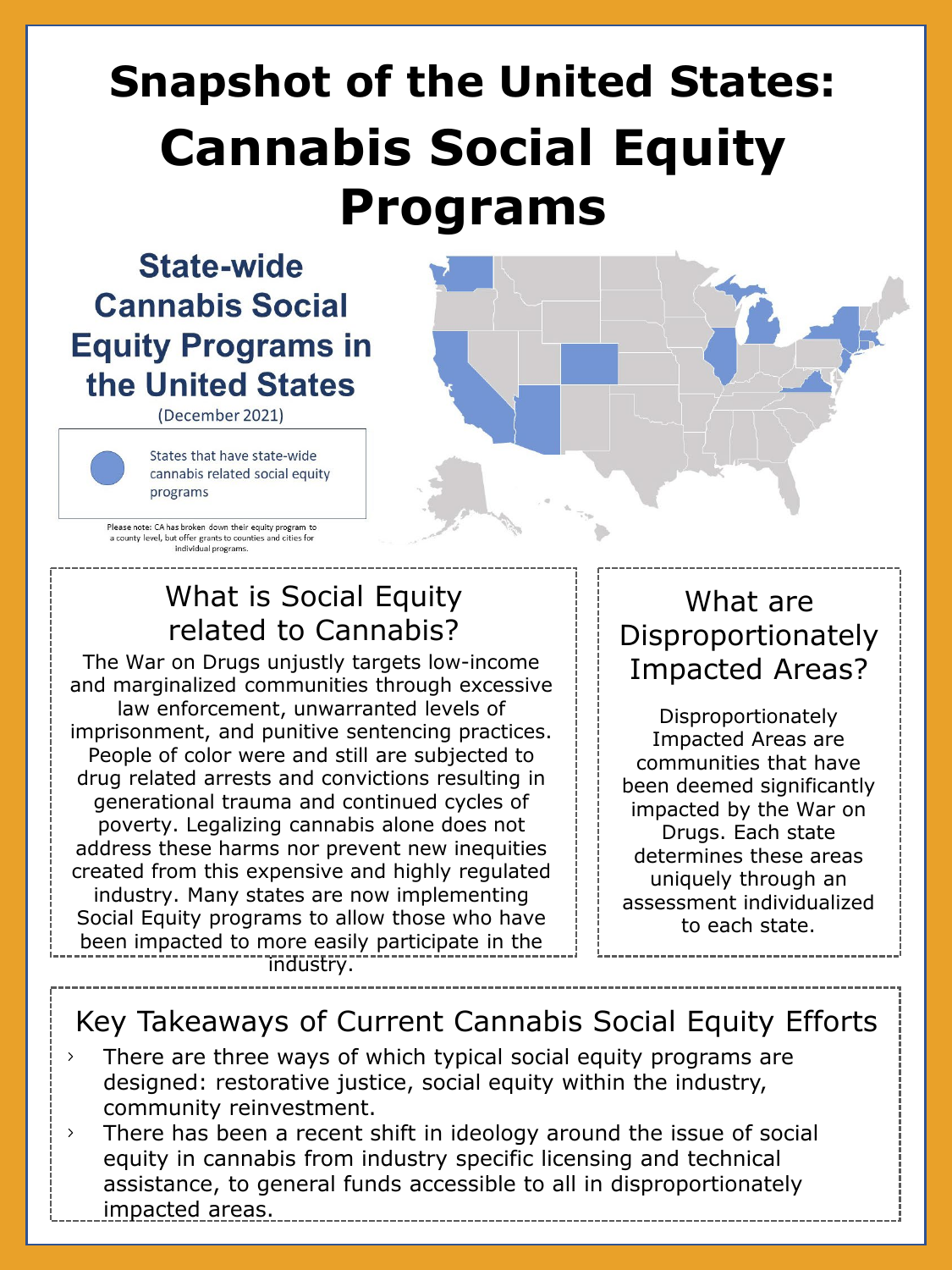### **Cannabis Social Equity Programs: Core Social Equity Components**

**Restorative Justice**

**Industry Equity**

### **Community Reinvestment**

#### **Expungement, Sealing, & Pardons**

- Automatic expungement of arrest, charge, or conviction
- Automatic sealing of arrest, charge, or conviction
- Petition for sealing
- Petition for expungement
- Application or petition for pardon
- Set aside or vacate  $\cdot$ conviction
- Conviction reduction

#### **Priority, Grants, Loans & TA**

- Prioritizing SE applications
	- Minimum number of SE licenses set aside
- Low interest loans for SE applicants
- Grants for SE applicants
- **Technical** Assistance for SE applicants
- Reduced license fees
- Accelerator and endorser programs
- Incubator programs



#### **Tax Revenue Allocation**

- **Reentry** programs
- CJ housing and employment programs
- Civil aid
	- **Economic** development for DIC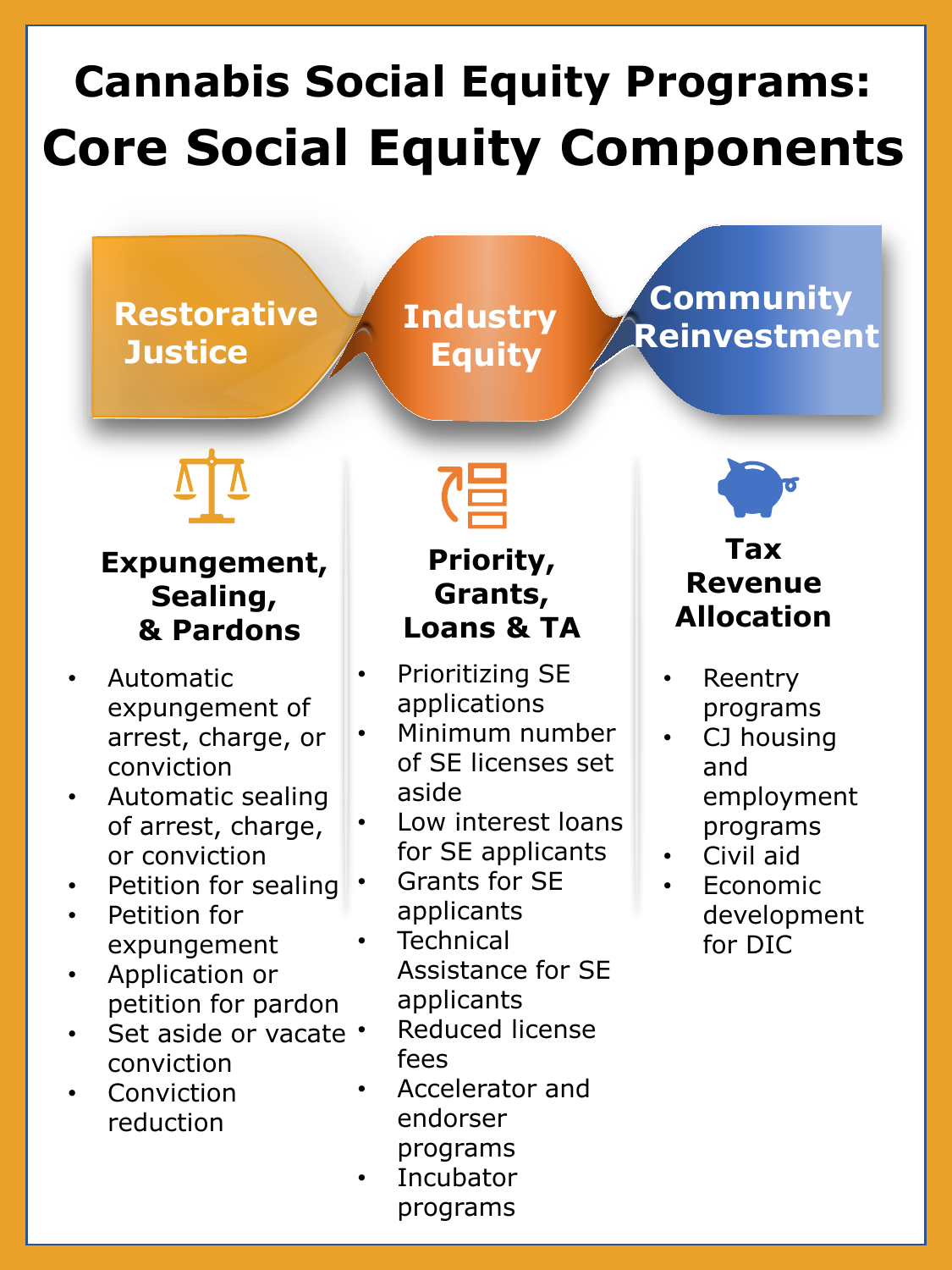### **Cannabis Social Equity Programs: State Comparison**

- $\checkmark$  Required in cannabis legalization statute
- X Not addressed in act
- 0 Mentioned but not required
- **Restorative Industry**  - Addressed in separate statute

|  |                      | <b>EQUITY</b><br><b>PROGRAM</b> | <b>EXPUNGEMENT</b><br><b>PROVISIONS</b> | <b>COMMUNITY</b><br><b>REPAIR</b> |
|--|----------------------|---------------------------------|-----------------------------------------|-----------------------------------|
|  | <b>Massachusetts</b> | $\checkmark$                    |                                         |                                   |
|  | California           | $\checkmark$                    | $\ddagger$                              |                                   |
|  | Michigan             | $\overline{0}$                  | $\ddagger$                              | $\mathsf{X}$                      |
|  | <b>Illinois</b>      | $\checkmark$                    | $\checkmark$                            | $\checkmark$                      |
|  | Washington           | $\ddagger$                      | $\ddagger$                              | $\mathsf{X}$                      |
|  | Colorado             | $\ddagger$                      | X                                       | $\ddagger$                        |
|  | <b>New York</b>      | $\checkmark$                    | $\checkmark$                            | $\checkmark$                      |
|  | <b>New Jersey</b>    | $\checkmark$                    | $\checkmark$                            | $\overline{X}$                    |
|  | Virginia             | $\checkmark$                    |                                         |                                   |
|  | Arizona              | $\ddagger$                      |                                         | $\checkmark$                      |
|  | <b>New Mexico</b>    | $\overline{0}$                  | $\ddagger$                              | $\mathsf{X}$                      |
|  | Nevada               | $\ddagger$                      | $\checkmark$                            |                                   |
|  | Connecticut          | $\checkmark$                    | $\checkmark$                            |                                   |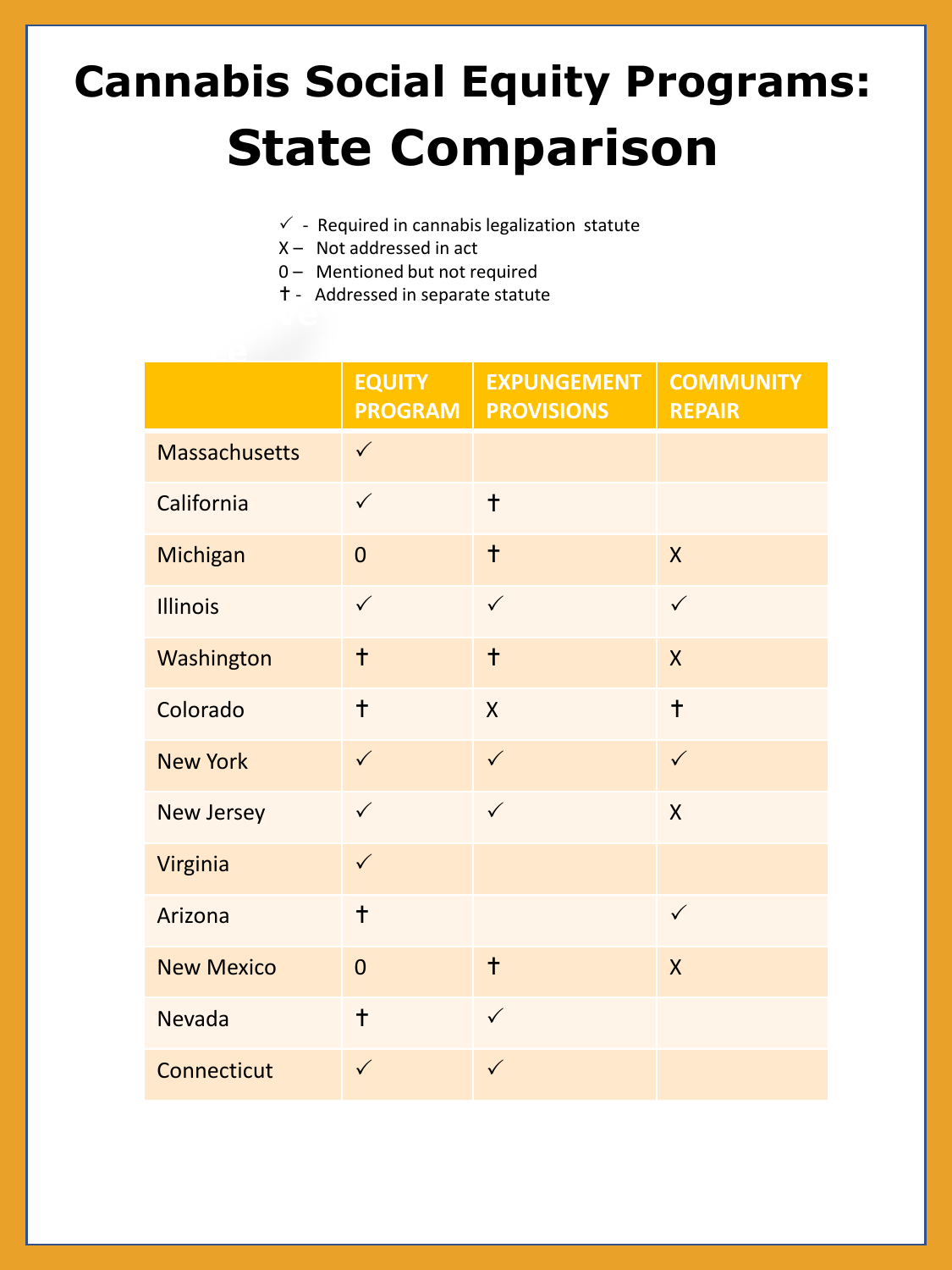# **Social Equity Profile California**

Core Social Equity M Restorative Justice 41 M Industry Equity (目 **Components** Community Reinvestment<sup>4</sup>

#### Social Equity Applicant Definition

- $\rightarrow$  California allows localities to create their own programs, which provides freedom and flexibility in the determination of qualifications.
- $\times$  Each municipality has very different standards in social equity programs.
- $\rightarrow$  Differences between programs are mostly seen in the process of applications and licensing.

#### State Program Overview

- $\rightarrow$  State provides funding to local jurisdictions to develop and operate local programs, most of which funds technical assistance.
- All qualifying local jurisdiction applicants receive a minimum grant of \$100,000.
- Fund awards are determined based on the program guidelines.
- Local programs must collect and report program data to California Bureau of Cannabis Control.

#### How Is This Program Unique?

- $\rightarrow$  Localities are able to set standards of what license types are associated with social equity.
- $\rightarrow$  Having no license caps at the state level has aided in providing more social equity applications than other states, although, only by a modest amount.
- $\rightarrow$  Providing funding to local governments has incentivized the establishment of local programs, however, in many cases funding has been absorbed by managing these programs, as opposed to going to equity applicants directly.

#### Key Takeaways from California

Majority of local level programs have experienced legal hurdles.

 $\rightarrow$  Despite having more opportunities for social equity applicants, California has experienced cases of local officials using political influence to inappropriately favor certain applicants.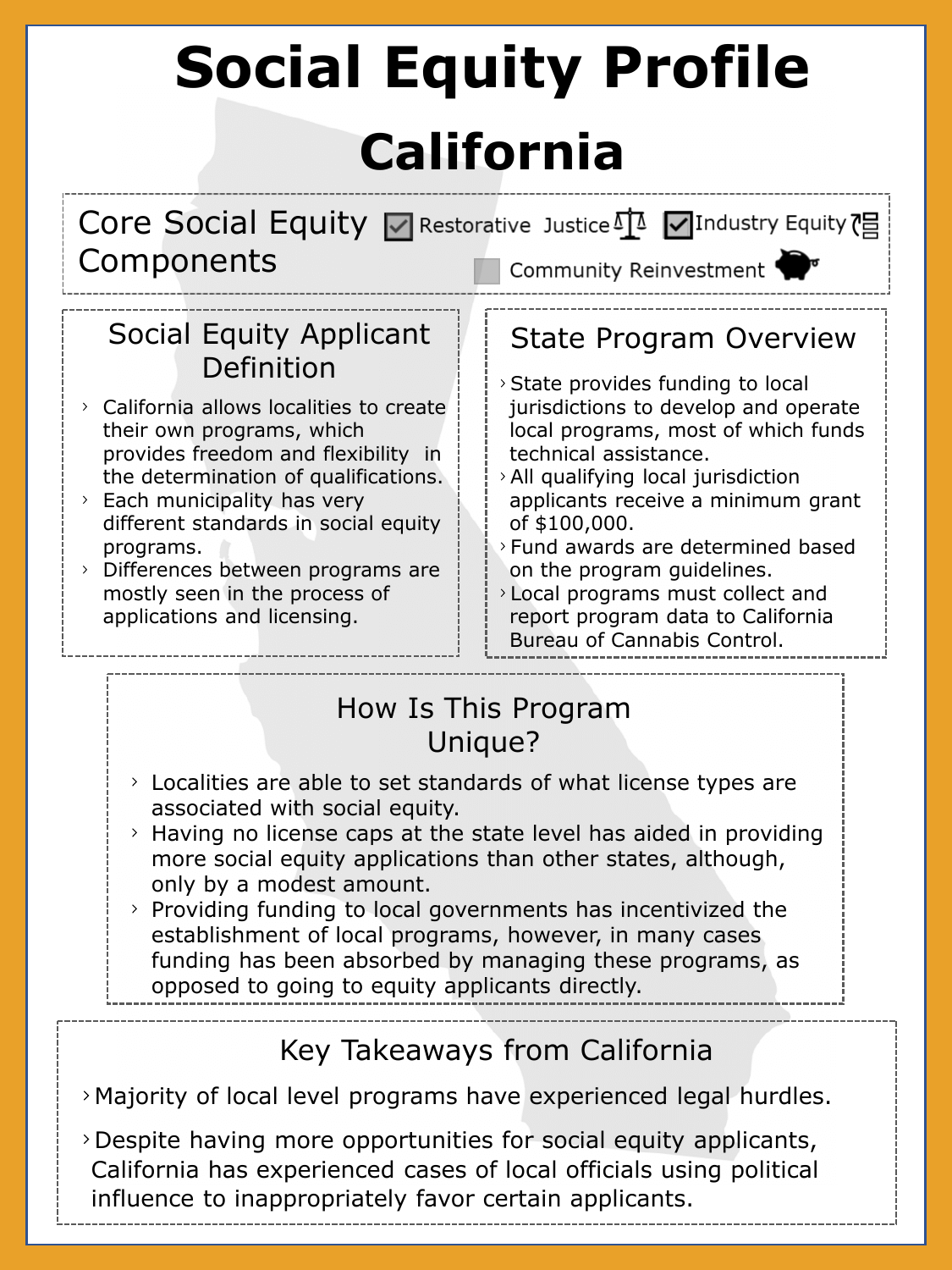## **Social Equity Profile Illinois**

#### Core Social Equity ZRestorative Justice 11 Z Industry Equity (目 ComponentsCommunity Reinvestment

#### Social Equity Applicant Definition

 $\rightarrow$  Requires at least 51% ownership and control for those who have:

- $\rightarrow$  Lived in designated impact area for 5 of the past 10 years
- $\rightarrow$  Themselves or have a parent or child who have been arrested, convicted or adjudicated delinquent for cannabis related offenses

 $\rightarrow$  Have at least 10 full time employees with at least 50% of employees:

- Currently reside in a designated impact area
- $\rightarrow$  Have themselves or a parent or child been arrested, convicted or adjudicated delinquent for cannabis related offenses

#### Disproportionately Impacted Area Determination

Uses Geographic Information System Mapping (GIS) for determination.

#### State Program Overview

- Qualifying applicants receive technical assistance.
- $\rightarrow$  Qualifying applicants receive 50 points (out of a possible total of 250) on dispensary license application or receive 200 points (out of possible total 1000) on craft grower, infuser, or transporter license application score.
- $\rightarrow$  Qualifying applicants pay reduced fees.
- $\rightarrow$  Qualifying applicants have access to low-interest loans provided through the Illinois Department of Commerce and Economic Opportunity.

#### How Is This Program Unique?

- $\rightarrow$  Program applicable to dispensary, craft grower, infuser and transporter license types.
- $\rightarrow$  25% of tax revenue dedicated to community reinvestment through the R3 program.
- $\rightarrow$  State set aside only 75 licenses for social equity applicants, making the process highly competitive.

#### Key Takeaways from Illinois

 $\rightarrow$  Injunctions resulting from litigations have prevented ability to effectively launch the program, hurting social equity applicants

 $\rightarrow$  Tax revenue dedicated to community reinvestment is a hopeful way to promote equity outside of the industry.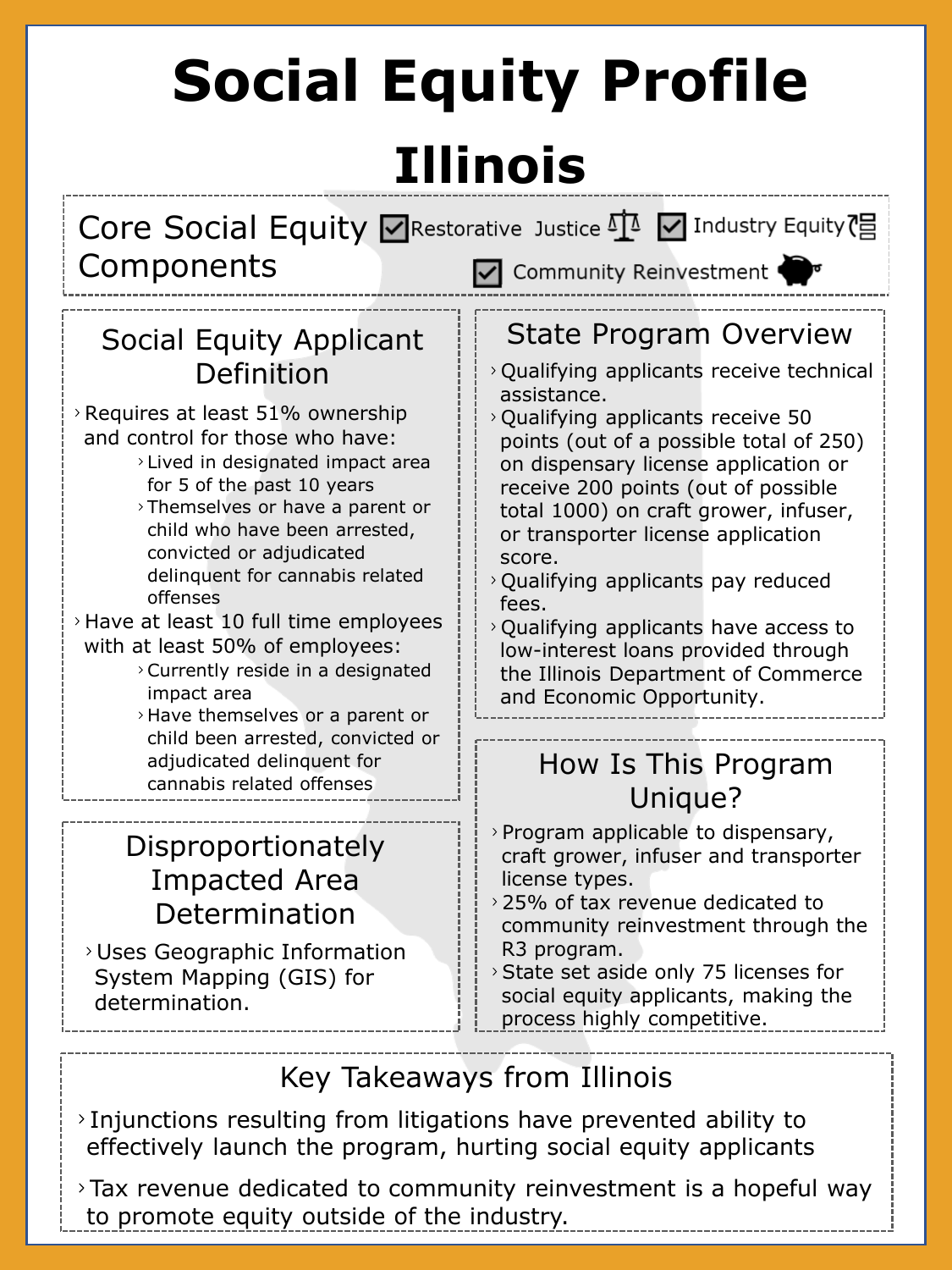# **Social Equity Profile Michigan**

#### Core Social Equity DRestorative Justice <sup>41</sup> DIndustry Equity (目 Components

#### Social Equity Applicant Definition

- $\rightarrow$  At least 51% ownership, who have resided at least 5 years of the preceding 10 years in a disproportionally impacted community  $\rightarrow$  These applicants qualify for a 25% fee reduction  $\rightarrow$  At least 51% ownership, who has been convicted of a cannabis
	- misdemeanor  $\rightarrow$  These applicants qualify for a 25% fee reduction
- $\rightarrow$  At least 51% ownership, who has been convicted of a cannabis related felony
	- $\rightarrow$  These applicants qualify for a 40% fee reduction
- $\rightarrow$  Has been a registered Caregiver for at least 2 years
	- $\rightarrow$  These applicants qualify for a 10% fee reduction

#### Disproportionately Impacted Area Determination

 $\rightarrow$  Social equity study resulted in zip code-based determination of disproportionately impacted area definition

### State Program Overview

- $\rightarrow$  Grants allow for reduced application and licensing fees for qualifying applicants.
- $\rightarrow$  Fee reductions for qualifying applicants last indefinitely.

Community Reinvestment

- $\rightarrow$  No license caps at the state level.
- $\rightarrow$  MI has struggled greatly with social equity due to localities opting out of cannabis establishments.
- $\rightarrow$  To reinforce equity, MI increased a fee reduction and increased the poverty level for disproportionately impacted area to 20%, expanding from 41 to 181 eligible areas.

#### How Is This Program Unique?

- $\rightarrow$  Applies to all license types
- Other Qualifying Conditions:
	- Operating within a disproportionality impacted area - fee reduction for all adult use license fees
	- $\rightarrow$  Operating outside of a disproportionality impacted area extended fee reduction for only 2 years following adult use license
- $\rightarrow$  Statute does not explicitly grant localities authority to establish their own programs, but local programs have not yet been challenged.

#### Key Takeaways from Michigan

- The local opt-out model has been a barrier to capturing equity applicants, reducing areas of where applicants may apply.
- $\rightarrow$  Encouraging establishments in disproportionately impacted communities is not a best practice from a health equity and stakeholder view.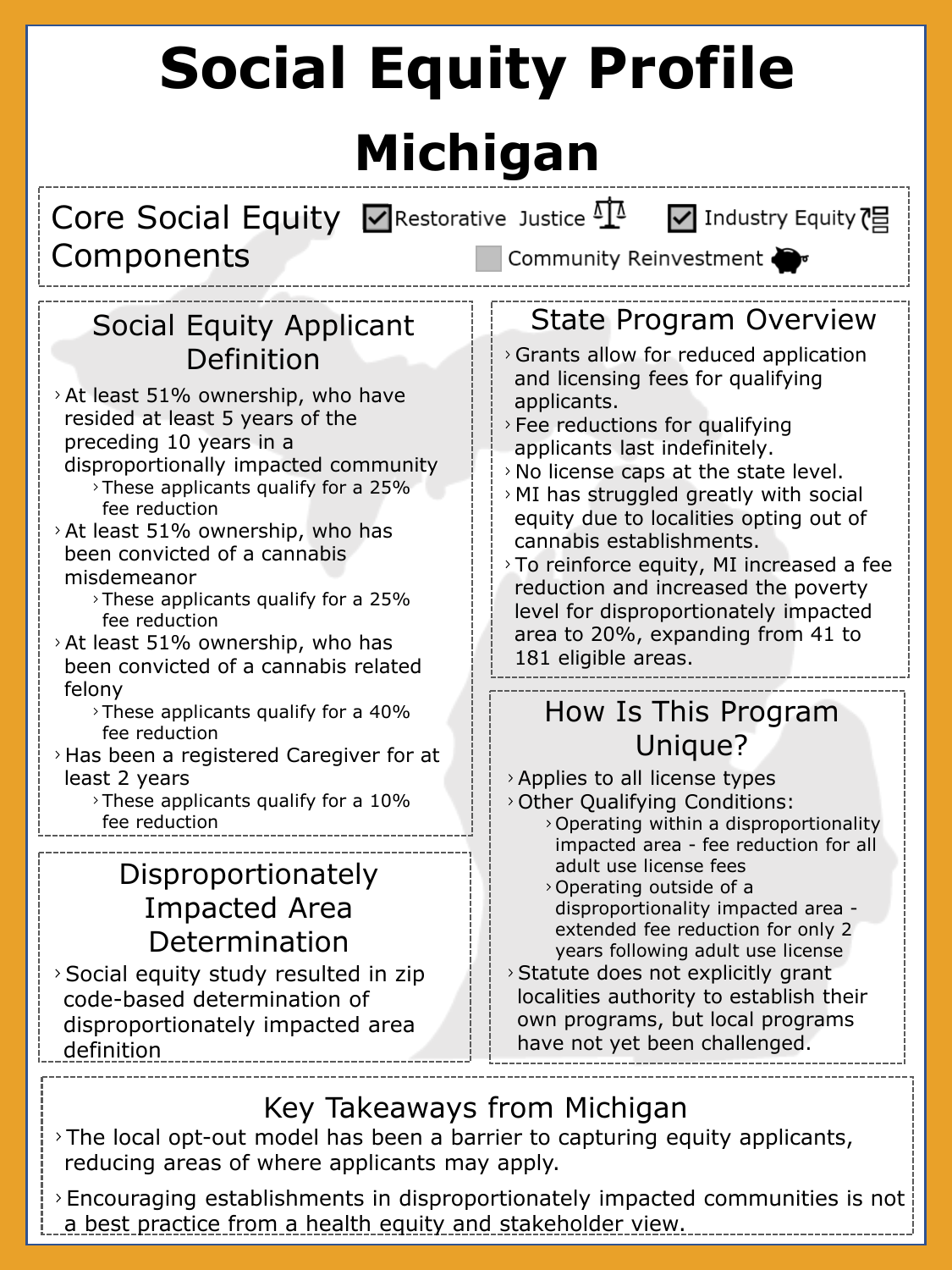# **Social Equity Profile Massachusetts**

| Core Social Equity M Restorative Justice 41 M Industry Equity (<br>Components<br>Community Reinvestment                                                                                                                                                                                                                                                                                                                                                                                                                                                             |                                                                                                                                                                                                                                                                                                                                                                                                                                                                                                           |  |  |  |
|---------------------------------------------------------------------------------------------------------------------------------------------------------------------------------------------------------------------------------------------------------------------------------------------------------------------------------------------------------------------------------------------------------------------------------------------------------------------------------------------------------------------------------------------------------------------|-----------------------------------------------------------------------------------------------------------------------------------------------------------------------------------------------------------------------------------------------------------------------------------------------------------------------------------------------------------------------------------------------------------------------------------------------------------------------------------------------------------|--|--|--|
| Social Equity Applicant<br>Definition<br>$\rightarrow$ Income does not exceed 400% of<br>Area Median Income and residency<br>in a disproportionately impacted<br>area for at least five of the preceding<br>10 years<br>$\rightarrow$ Residency in MA for at least the<br>preceding 12 months and a<br>conviction or continuance without a<br>finding for cannabis offense<br>Residency in MA for at least the<br>preceding 12 months and proof that<br>the individual was either married to<br>or the child of an individual<br>convicted or continuance without a | <b>State Program Overview</b><br>$\rightarrow$ Free technical assistance for<br>qualifying applicants.<br>$\rightarrow$ Expedited application review.<br>$\rightarrow$ Waived application fees.<br>> Waived METRC monthly fees.<br>$\rightarrow$ Includes a pre-certification<br>application that provides applicants<br>with a preliminary application<br>process for the priority two license<br>types.<br>$\rightarrow$ 50% reduction of the Annual License<br>Fees.<br>How Is This Program<br>Unique? |  |  |  |
| finding for cannabis offense or an<br>equivalent conviction<br>Disproportionately<br><b>Impacted Area</b><br>Determination<br>$\rightarrow$ Based on state arrest data<br>$\rightarrow$ 29 communities qualify                                                                                                                                                                                                                                                                                                                                                      | > New delivery license and social<br>consumption license prioritized to<br>equity applicants for two years.<br>> Equity program benefits apply to all<br>license types and applicants.<br>$\rightarrow$ Statute requires a community host<br>agreement between applicants and<br>cities to proceed through the licensing<br>process, which is very costly in locally<br>set fees and has been cited as a<br>primary reason why there is not more<br>diversity in licensing.                               |  |  |  |

Key Takeaway from Massachusetts

 $\rightarrow$  Establishing local agreements can be a hold up in licensing.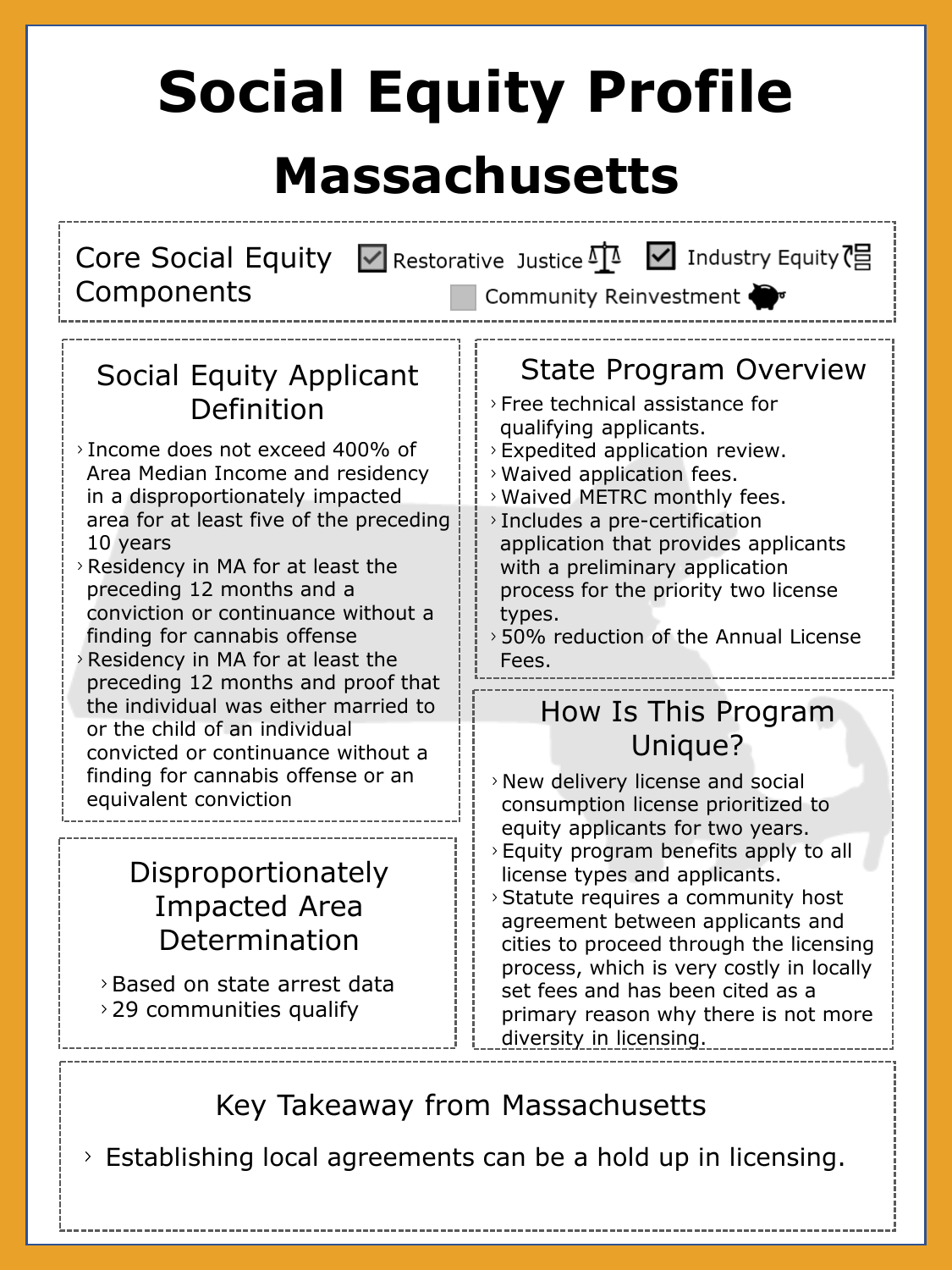## **Social Equity Profile Washington**

Core Social Equity Components

 $\sqrt{\phantom{a}}$  Restorative Justice  $\frac{\sqrt{a}}{2}$   $\sqrt{\phantom{a}}$  Industry Equity  $\sqrt{a}$ 

#### Social Equity Applicant Definition

 $\rightarrow$  At least 51% ownership and control, by individual having resided at least 5 years of the preceding 10 years in a disproportionately impacted area.

- $\rightarrow$  At least 51% ownership and control, by individual who has been convicted of a cannabis offense.
- $\rightarrow$  At least 51% ownership and control, by an individual who has a family member(s) who has been convicted of a cannabis offense.

#### Disproportionately Impacted Area Determination

 $\rightarrow$  High unemployment rate

- $\rightarrow$  High rate of participation in incomebased programs
- $\rightarrow$  High poverty area
- $\rightarrow$  High rate of arrest, conviction, or incarceration related to cannabis

### $\rightarrow$  Establishes a legislative task force of

State Program Overview

Community Reinvestment

- equity (set to expire in 2022)
- $\rightarrow$  Social equity applicants for cannabis businesses can apply exclusively for several forfeited, canceled, revoked, or otherwise unissued cannabis business licenses.
- $\rightarrow$  Includes a special fund to provide technical assistance to applicants.
- $\rightarrow$  This grant program is competitive based on scoring of applicant social equity plan.

#### How Is This Program Unique?

- $\rightarrow$  For retail licenses only.
- $\rightarrow$  Requires the submission of a Social Equity Plan in application process.
- $\rightarrow$  Does not appear to include ability for localities to enforce their own social equity programs, or at least none have been established yet.

#### Key Takeaway from Washington

 $\rightarrow$  Backing equity into an existing market is only feasible if making a unique license type available.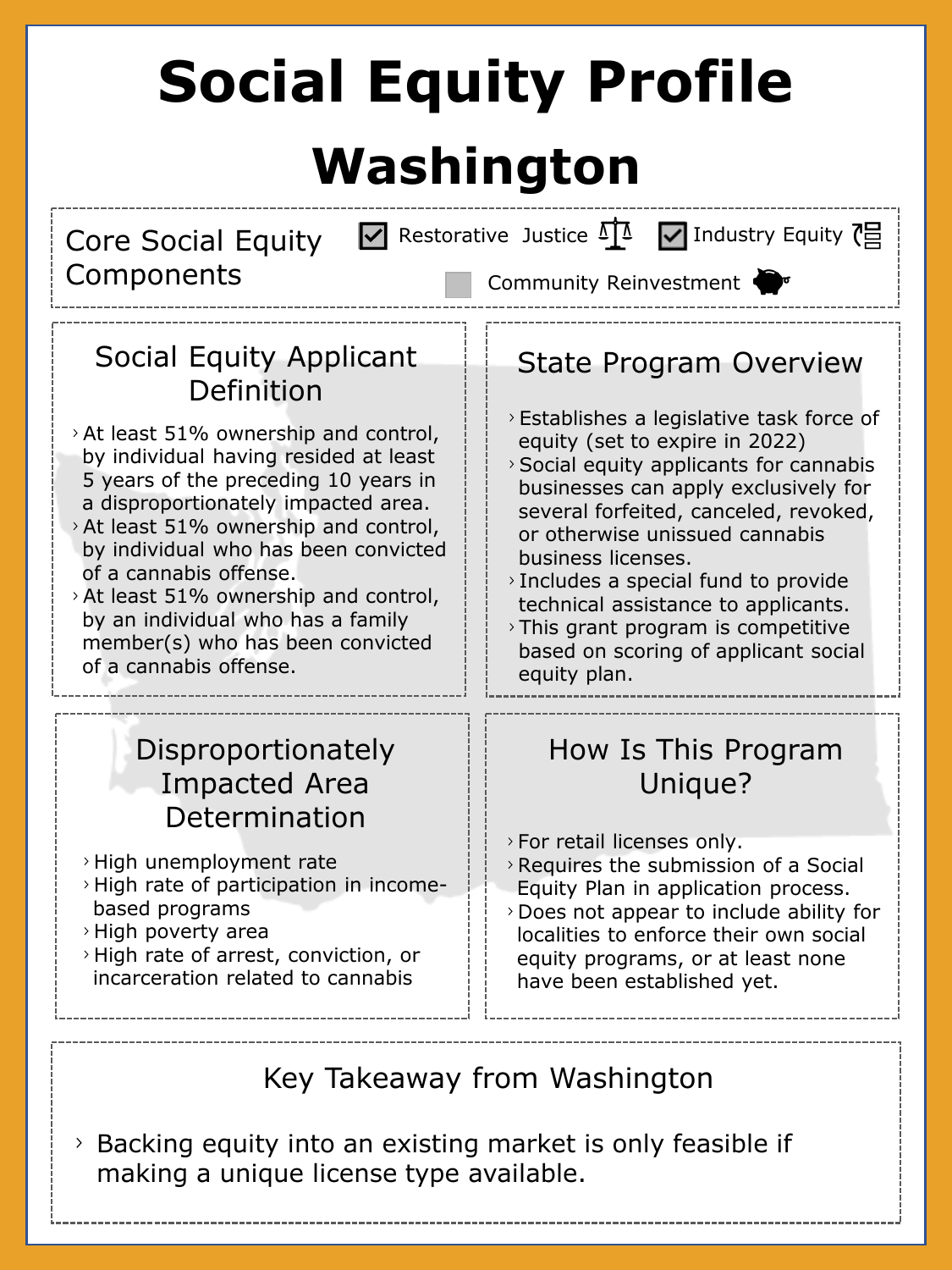# **Social Equity Profile CO/NY/NJ**

Core Social Equity Components

 $\sqrt{\phantom{a}}$  Restorative Justice  $\frac{\sqrt{a}}{2}$   $\sqrt{\phantom{a}}$  Industry Equity  $\sqrt{a}$ 

#### Social Equity Applicant Definition

 $\rightarrow$  At least 51% ownership and control, by individual having resided at least 5 years of the preceding 10 years in a disproportionately impacted area.

- $\rightarrow$  At least 51% ownership and control, by individual who has been convicted of a cannabis offense.
- $\rightarrow$  At least 51% ownership and control, by an individual who has a family member(s) who has been convicted of a cannabis offense.

#### Disproportionately Impacted Area Determination

 $\rightarrow$  High unemployment rate

- $\rightarrow$  High rate of participation in incomebased programs
- $\rightarrow$  High poverty area
- $\rightarrow$  High rate of arrest, conviction, or incarceration related to cannabis

#### based on scoring of applicant social equity plan.

 $\rightarrow$  Includes a special fund to provide technical assistance to applicants.  $\rightarrow$  This grant program is competitive

State Program Overview

 $\rightarrow$  Establishes a legislative task force of

 $\rightarrow$  Social equity applicants for cannabis businesses can apply exclusively for several forfeited, canceled, revoked, or otherwise unissued cannabis

equity (set to expire in 2022)

Community Reinvestment

#### How Is This Program Unique?

 $\rightarrow$  For retail licenses only.

business licenses.

- $\rightarrow$  Requires the submission of a Social Equity Plan in application process.
- $\rightarrow$  Does not appear to include ability for localities to enforce their own social equity programs, or at least none have been established yet.

#### Key Takeaway from Washington

 $\rightarrow$  Backing equity into an existing market is only feasible if making a unique license type available.